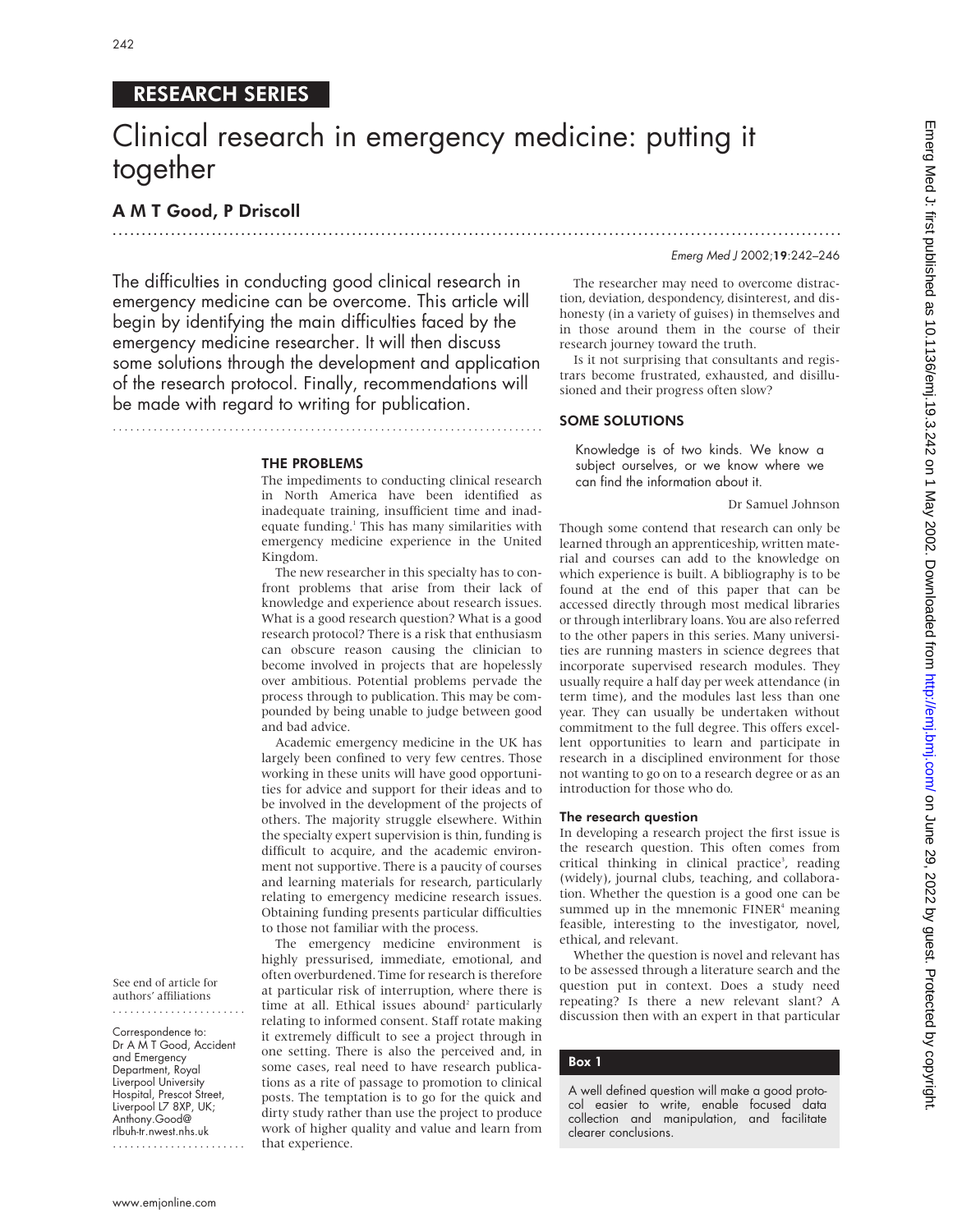- Establish rapport
- Establish current context
- Scope and purpose of present meeting
- Problems, results, etc, discussed
- Decisions needed
- Decisions taken and next task identified
- Evaluation, summary, and disengagement
- Notes on supervision made and filed.

# Box 3

A well designed protocol will help with ethical approval, data collection and manipulation, writing and publication.

field will enable a valued judgement to be made. Be wary of those that try to put you off or advise you to do other projects for wrong or poorly thought out reasons.

### Research supervision

The point of turning the question into a research protocol is where the novice should seek supervision.<sup>5</sup> This can be critical to the success of a research project. A balance can be struck between the knowledge and experience of the researcher and the complexity of the study required to answer the question when determining the need for a supervisor. A good supervisor may be found in the emergency medicine department but occasionally other specialties including university departments have helpful personnel. The working relationship should be one of mutual benefit, the emergency clinician gains in the quality of their research activity and the supervisor spreads their scope and productivity.

When seeking supervision think widely and consider the important attributes of a good supervisor; an experienced researcher, one who knows their weaknesses and can advise accordingly, has an interest in the subject matter, and can establish a rapport with the researcher.<sup>6</sup> It has been said that good supervisors are usually busy people and so when meeting them it is advisable to have an idea of what you want from the outset. Box 2 summarises an efficient format for meetings.

Apart from help with project design, a good supervisor will have knowledge of other facilities such as statistical advice and local funding opportunities, which can be critical to the successful completion of a study. Negotiating ethical issues may be simplified. In addition the name of a reputable researcher involved in the study can influence funding and cooperation from others. Good supervision not only offers a better chance of success but can make the project a more fruitful learning experience.

It is worth mentioning here the fear that many have for sharing research ideas. There are unscrupulous individuals

|                           |                                                                     |                                                                             | Figure 1<br>protocol. | Issues for the research |
|---------------------------|---------------------------------------------------------------------|-----------------------------------------------------------------------------|-----------------------|-------------------------|
| Research question(s)      |                                                                     | Simple, and clear statement<br>(ideally in one sentence)                    |                       |                         |
| Significance of the study |                                                                     | An introduction using evidence to<br>explain why the study needs to be done |                       |                         |
| Hypothesis                |                                                                     | Anticipated outcome of the study                                            |                       |                         |
| Setting                   |                                                                     | Setting where research is conducted                                         |                       |                         |
| Methodological approach   |                                                                     | Observational/experimental,<br>prospective/retrospective, etc.              |                       |                         |
|                           | Selection of subjects                                               |                                                                             |                       |                         |
|                           | Inclusion criteria                                                  | Criteria defining group to be studied                                       |                       |                         |
|                           | Exclusion criteria                                                  | Particular criteria to exclude<br>subjects from the group for study         |                       |                         |
|                           | Sampling/randomisation methods                                      |                                                                             |                       |                         |
|                           | Measurement of input and outcome<br>variables                       |                                                                             |                       |                         |
|                           | Materials used                                                      | For example, drugs                                                          |                       |                         |
|                           | Procedures used                                                     | What/how procedures are to be<br>performed                                  |                       |                         |
|                           | Data collection                                                     |                                                                             |                       |                         |
|                           | Who<br>Tools used                                                   | With their credentials<br>For example, forms, scoring methods               |                       |                         |
|                           | Untoward events                                                     | How to manage anticipated difficulties                                      |                       |                         |
|                           | Statistical issues<br>Sample size estimation<br>Analytical approach |                                                                             |                       |                         |
| Ethical issues            |                                                                     | How addressed. Consent forms                                                |                       |                         |
| Funding issues            |                                                                     |                                                                             |                       |                         |
| Pilot data                |                                                                     |                                                                             |                       |                         |
| Time scale                |                                                                     | A proposed time sheet                                                       |                       |                         |
|                           |                                                                     |                                                                             |                       |                         |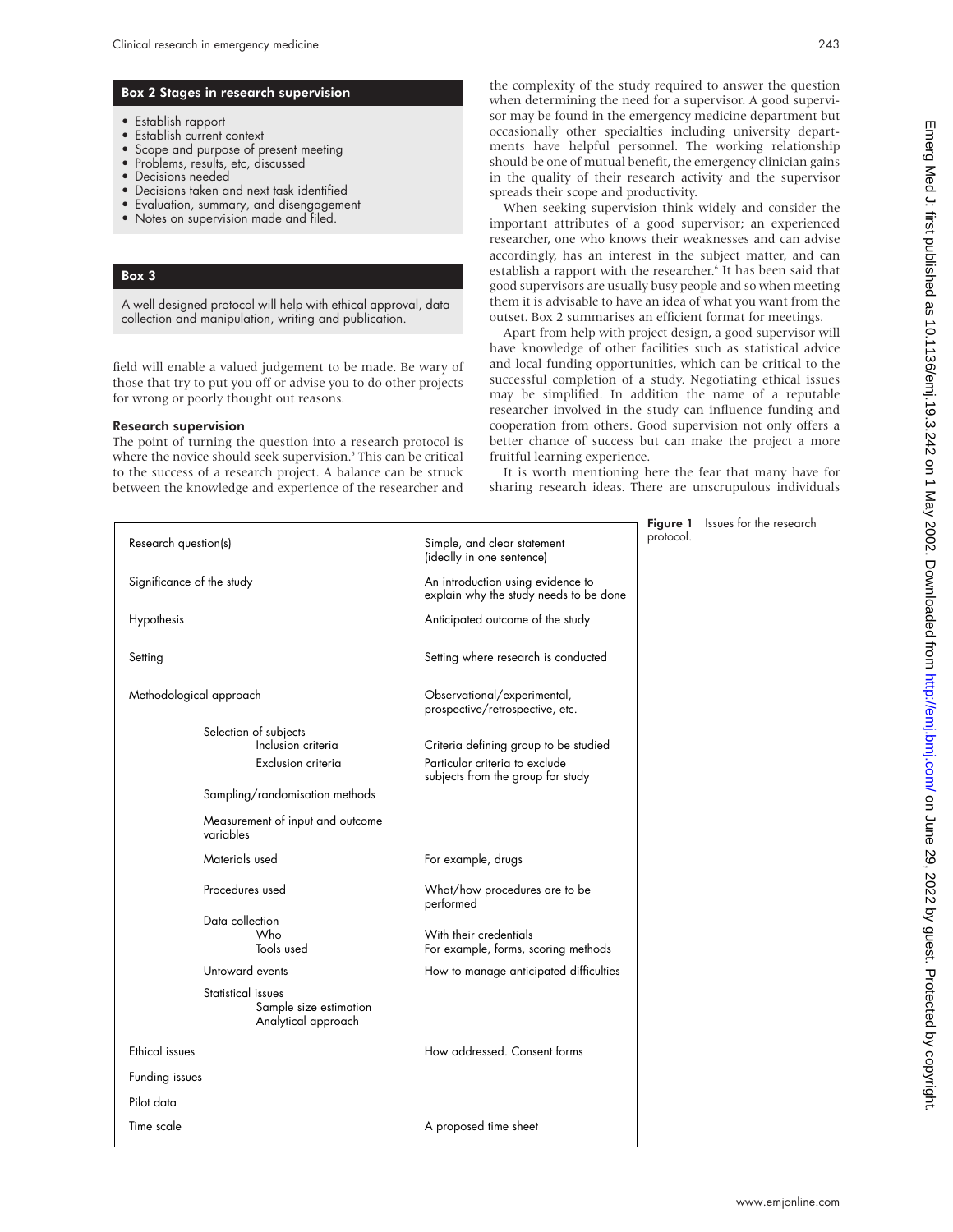### Box 4 Examples where pilot studies may help

- Assessing the ease of recruitment or follow up of subjects.
- Assessing issues around taking measurements; accuracy, consistency,
- Practical issues?
	- for example, is the information reliably recorded in the patient case notes?
- Ensuring data record forms are useable, filled in as intended, and legible.
- Survey methods
	- Questionnaire design—legibility, ambiguity, understanding, gaps and validity, refining questions.
	- Interview methods—similar issues around question development
- Where a number of people are conducting the study are they conducting the research in the same way? A dress rehearsal is offered.
- Getting more knowledge about the issues being studied, for example, to assist with estimating the number of cases needed for the study.
- Data management. Having some data to manage will help identify features that could make the final analysis more difficult.

sufficiently driven to poach research any way along the road to completion. They are usually readily identified and avoided. There is much more to be gained from collaboration than isolation in research, however it is important to remain central to the conduct of your project and take responsibility for its progress.

#### The study protocol

The study protocol will represent the way in which the answers to the question will be sought.<sup> $7-9$ </sup> It is necessary for ethical approval, funding applications, registering the project with the research and development department in the trust, and other formal communications about the study. It is critical therefore to take time and effort to get this right before starting. It is often extremely difficult, sometimes impossible, to rescue a project from a poor protocol (again good supervision can be critical). This enforced discipline is extremely important for the successful completion of the study and will constitute much of the content of any subsequent publications. The prior literature review may help in indicating the methods and techniques that could gainfully be used in your methodology. The key parts to a study protocol are summarised in figure 1.

The challenge will be to find an efficient, effective, ethical, and workable process. It has to be emphasised that statistical issues are better addressed at the planning stage.<sup>10</sup> Another important issue is how the data are collected.<sup>11</sup> There is occasionally a temptation to collect too much data in the hope that they will be useful. Great care needs to be taken as this can lead to a loss of focus in the project and it increases the amount of work needed, which is likely to be fruitless. The researcher also has to be wary of running into problems with multiple hypothesis testing and finding a statistically significant result where a real difference is not present. No more data should be collected than are relevant to the interpretation of the study in the context of the research question. The data collection forms need to be concise, clear, and understood.

Clearly the logistical issues with working through the study have to be addressed before starting. Will there be enough patients recruited in your environment considering dissenters and others lost to follow up (if applicable)? Will you be able to complete the project in the time frame needed? Are there enough people conducting the study who are technically able to obtain measurements? Is there enough money or any other insurmountable reason why the scope of the study may be

# Box 5

Do not leave organisational issues to chance.

beyond the local capabilities? Where such difficulties might arise it is important be tenacious in the pursuit of their solutions.

As doctors rotate around departments, collaboration with colleagues becomes essential for the completion of the study. It is therefore important to decide on the need for assistance at the stage of protocol development. Collaborators involved early intellectually buy into the design of the project and are later in a better position to satisfy criteria for paper authorship. The overall learning from the study is also enhanced. Nevertheless someone has to lead the project and have the final say on important issues.

So meetings to discuss development and progress are inclusive. As doctors rotate they slot into the data collection part of the study in the relevant institution. Having this overseen by a permanent member of staff clearly smoothes changeovers. Different aspects of the study being performed by different members also reduces the time load. Good teamwork will lighten the load.

# Funding

Research funding is a competitive process. Mackway-Jones<sup>12</sup> will discuss this in a later article in the series. A good research question and a good protocol will assist greatly in submitting the relevant information and making the application competitive. The advocacy of a supervisor with an established research record is likely to help. Look also beyond funding organisations to commercial enterprises, charities, research prizes, grants as well as within the trust, which may have monies allocated to support research projects. A good supervisor may offer valuable advice as may a department for research and development.

# The role of the pilot study

A pilot study does not answer the research question but can assess the methodology proposed for the full study. It is better to find fault before the full scale study is implemented. A pilot study can also make it easier to write submissions for funding or approval and have them accepted because the probable direction and difficulties of the study are better understood  $(box 4)$ .

It might be better to assess different aspects of the study through different pilots. With the knowledge gained you are in a better position to consider the optimal technique or process required to carry out the study.

Note that if the results from the pilot are to be incorporated into the larger study there are statistical implications.

#### Working through the study

Previous stages have required creativity and judgement. This stage demands tenacity, discipline, and honesty. It is quite possible that there will be unforeseen problems with the conduct of the study and these will need to be managed as they develop.

Do not miss opportunities to help the study along. The full knowledge of other members of staff that the study is under way (and for example their assistance in recruiting subjects) can be very useful. Feeding back to staff the results of local research and the demonstration of the benefit of applied results in that setting can help to develop a culture to facilitate research. Be sure to keep your data collection forms in a safe and accessible place, not where they might be thrown out by the cleaner.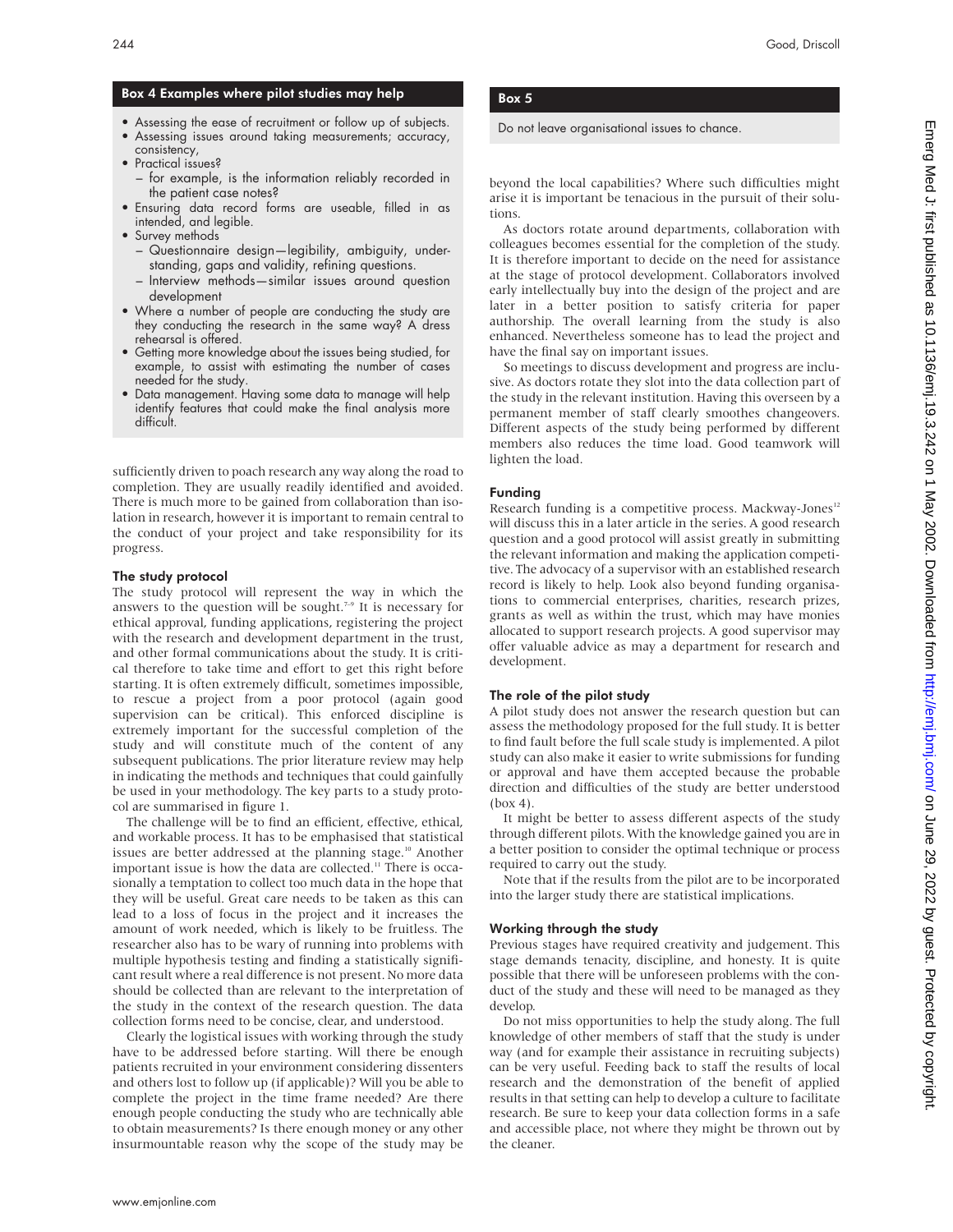### WRITING FOR PUBLICATION General points

At this stage you will appreciate having a tightly defined research question, thought carefully through the research protocol, and gained statistical advice at an early stage. Before sitting down to write though it is worth answering Smith's basic questions<sup>13</sup>;

- What do I have to say?
- Is it worth saying?
- What is the right format?
- What is the right audience for the message?
- What is the right journal for the message?

Most scientific papers follow the IMRaD structure<sup>14</sup>; Introduction (what question was asked), Methods (how was it studied), Results (what was found), and Discussion (what do the findings mean). Before writing the paper it is therefore essential to read the instructions to authors published by the journal as there are differences between journals.

Writing the paper will be made easier if the study is founded on a literature review and follows a well worked out protocol. Style is important to author, editor, and reader. The latter wants to be able to understand the article and remember that for some English will not be their first language. They do not want to be irritated by ambiguities or inaccuracies. Brevity is desired by most editors and readers but not at the expense of clarity. Remember that style can influence the likelihood of publication.

Read and re-read your text. After successive drafts the quality of the work is honed closer to perfection. Have others read the paper and give them specific instructions, for example, comment on content, proof reading. This is usually a necessary part of writing. Again beware of bad advice that will deviate the article from your message or your target audience.

The introduction takes us back to the foundation of the study and the first literature review. It should contain a systematically conducted review of the results of previously published studies briefly putting the current study into context.<sup>15</sup> The question asked should be clear and succinct. Readers should be told why this is an important study.

Weakness in the method section is the most common cause for a paper to be rejected.<sup>16</sup> This section should be sufficiently descriptive to enable the suitably qualified reader to accurately repeat the study. Therefore clear descriptions should be made of the key components of the study including the tests and accepted points for significance. How were issues around subject numbers and power determined? How were ethical issues addressed?

The reader wants to understand how close the results come to the truth and estimate the relevance of the results to their own area of work. Gaps in the method section will increase uncertainty thereby reducing the impact of your work.

The results section is an opportunity to guide the reader to the relevant information relating to the research question(s) and emphasise the important findings. It is important therefore for this section to describe the findings and not just display them through a series of charts or tables. They will then be interpreted and put into context in the following discussion section.

Some prefer to start with the results that are easier to interpret. Descriptive results, range and central tendency and tests of significance usually follow in that order. It is important to emphasise the size of any differences as well as their significance. Any unexpected findings are then described. Tables and diagrams should be as simple as is required to demonstrate the data without further reference to the text. Photographs should be presented with anonymity or following the consent of the subjects and specimens provided with an adjacent scale.

The objective in the discussion section is to present the results in the context of the established literature in a clear

#### Box 6

- Statement of principal findings
- Strengths and weaknesses of the study
- Strengths and weaknesses in relation to other studies, discussing particularly any differences in results
- Meaning of the study: possible mechanisms and implications for clinicians or policy makers
- Unanswered questions and future research

#### Box 7 Key points in writing the paper

- Have a well thought out, planned and run research protocol.
- Consider Smith's five points before writing
- Be accurate in structuring the article—read the advice to authors for the target journal before starting
- Be clear, simple, and brief in your style
- Be honest and balanced in your conclusions
- Expect to improve the quality of the writing with careful repeated reading and revision by you and others.

and balanced way. This is often done poorly, which led Doherty and Smith<sup>17</sup> to propose a structure for the discussion section of scientific papers (see box 6).

The title is the first point of contact for the reader and it needs to invite them to read further. It has to be clear, simple, and brief avoiding sensationalism. Avoid also the temptation to cover the whole paper in the title. The *British Medical Journal* has recently advised more declarative titles while in the past there have been requests by others not to do so.

Who should be credited with authorship has been clearly laid out by the Vancouver Group.<sup>18</sup> They should include those that have made a substantial contribution to all of the following stages;

- the concept and design of the study or the analysis and interpretation,
- drafting the article or revising it for important intellectual content
- the final approval of the version to be published.

In other words they should be able to defend the work publicly. These guidelines followed controversies where coauthors refused to take responsibility for papers later found to be fraudulent.

Some researchers consider the Vancouver proposals to be unworkable and too restrictive. A recently implemented idea that has been introduced in the *British Medical Journal* is for authors to list their contribution.<sup>1</sup>

#### **CONCLUSION**

It is clear that each stage in the conduct of research if done well will make the conduct of the following stages easier to undertake as well as increase the probability of publication.

The problems with research in emergency medicine can be overcome. There is knowledge contained in written materials and courses, particularly in masters in science research modules for those not wishing to go on to an MD and for those that do. Good supervision from contacts in or outside emergency medicine should be sought by all inexperienced researchers. There is much to be gained from this in all stages of the research process, not only increasing the prospect of success but also to make the project a more fruitful learning experience. Collaboration when organised well makes for lighter work and efficiency. Successful research is going to demand imagination, creativity, judgement, teamwork, tenacity, communication skills, and confidence. Interestingly these